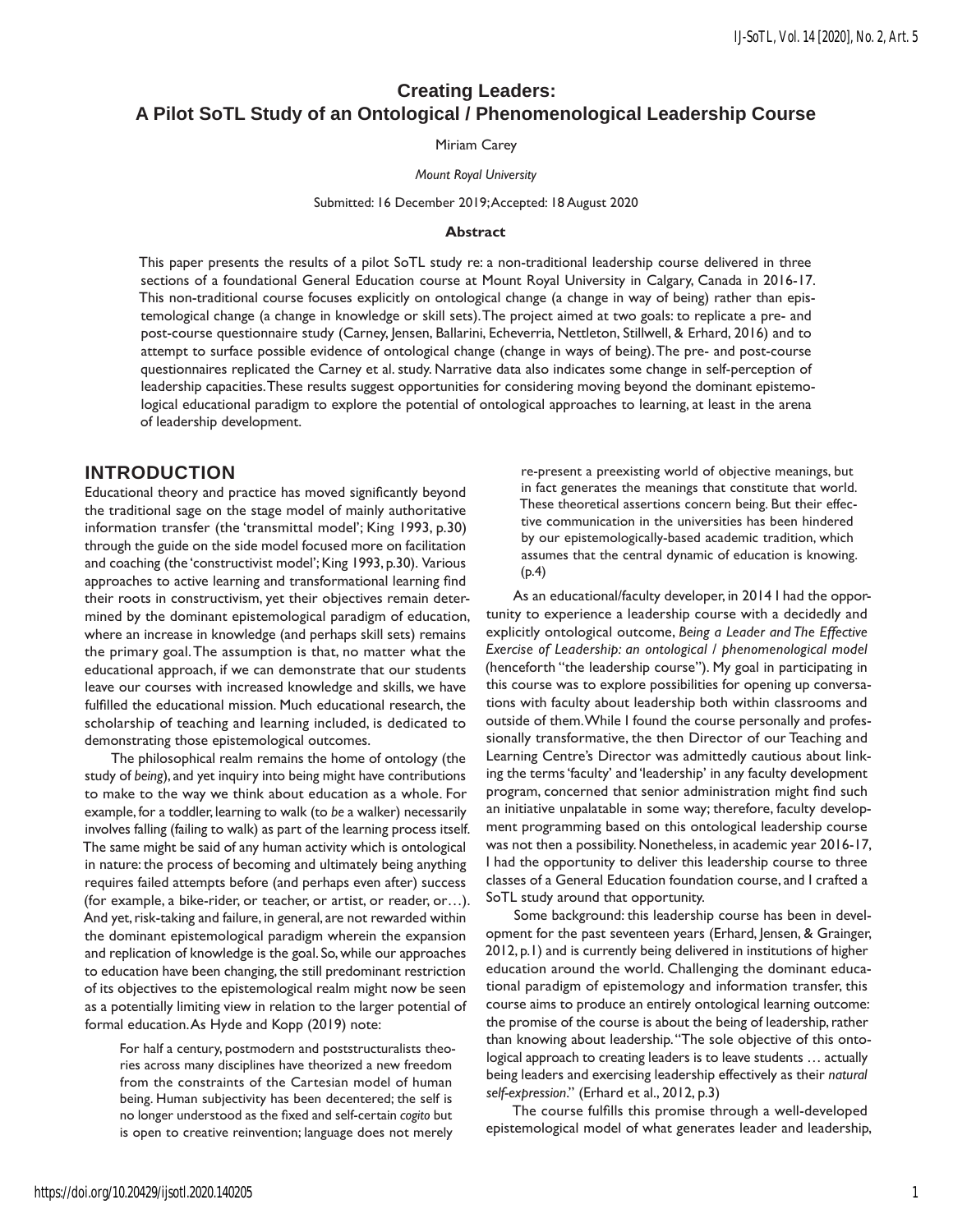delivered in the context of ontological learning utilizing phenomenological methods, and through participants' engagement with their individual leadership projects. As the editors of *The Handbook for Teaching Leadership* note in discussing the chapter on this leadership course, "…by following a rigorous, phenomenologically based methodology, students have the opportunity to create for themselves a context that leaves them actually being a leader and exercising leadership effectively as their natural self-expression." (Snook, Nohria, & Khurana, 2012, p.xxiv)

The principal differences between this leadership course and what might be termed epistemological leadership courses (or traditional or conventional leadership courses), both in terms of substance and assessment of impact, are discussed in a pilot study of a delivery to members of the public rather than students in a university (Carney, Jensen, Ballarini, Echeverria, Nettleton, Stillwell, & Erhard, 2016, p. 51). Notably, traditional leadership courses provide students with access to vast amounts of information about the characteristics of effective leaders, best practices, and the like, and they also often provide numerous case studies of how (not) to lead as well. In short, students of many traditional leadership courses learn all about leadership and the characteristics and behaviors that are empirically associated with success in that realm, but are given no access to how they, themselves, might become leaders or lead effectively.

This leadership course, by contrast, deploys a strong theoretical model (including four foundational factors, a contextual framework, and an exploration of ontological constraints) and, through having students explore and discover their real-world, as-lived experience phenomenologically, gives them access to their being a leader and exercising leadership effectively as their natural self-expression.

A caveat: this article discusses leadership development very much from a North-American point of view. My own experience, and indeed my delivery and study of this unusual leadership course, is grounded in western Canadian culture and the teaching and learning context of a relatively small, undergraduate, teaching-focused university. No doubt there are many and varied understandings of and approaches to leadership itself and to leadership education or development around the globe, many of which are culturally distinct and specific. This particular leadership course, with its ontological/phenomenological model, while created by North American authors and, in this case, delivered in a North American university, could be delivered in a wide variety of contexts and cultures (as indeed it currently is) because its focus is on the being of being a human being who leads, one who ultimately creates change.

In some ways, the (ontological) transformative aspect of this leadership course aligns with Mezirow's theory of transformative learning. "As there are no fixed truths or totally definitive knowledge, and because circumstances change, the human condition may be best understood as a continuous effort to negotiate contested meanings." (Mezirow 2012, p.73). This course creates a new conversational domain for leader and leadership in which current understanding, received wisdom, and ongoing assumptions are challenged by linguistic distinctions created to open access to new ways of being. While this leadership course does not intentionally or explicitly replicate the ten phases Mezirow associates with transformative learning (p.86), by introducing students to a discourse designed to create cognitive dissonance with what they think they know for sure about themselves and leadership, this course sets up something similar to Mezirow's disorienting dilemma.

The course challenges students' (and our own) implicit theories about leadership. These might include any or all of the following misconceptions about leadership as identified by Souba and Souba (2018): that positional power is the leader's most important lever; that leadership works by cause and effect to produce 'good' or 'bad' outcomes; that leadership is based on the objective facts; and that knowledge is the foundational pillar of effective leadership (p.196). The purpose is to have participants question their frames of reference and worldview, to try on new distinctions and practice them in their daily lives, building confidence in the shared discourse and its practice. The final phase in Mezirow's theory, reintegration to one's life with the new perspectives in play, is the ultimate objective of this leadership course and often occurs for students/participants as 'transformational'.

In addition to the Carney study mentioned above and discussed in some detail below, Sarah Tracy and her colleagues at Arizona State University have recently completed an experimental design to assess the efficacy of teaching leadership via a traditional, epistemological course as compared with this ontological approach (Adame, Tracy, Town, Towles, Razzante, Tietsort, Kamrath, Clark, Trembay, Pettigrew, Donovan, & Becker; in press). They note, following Friere (2000), that conventional approaches to leadership pedagogy often rely on the banking model of education, wherein "…information-rich teachers 'deposit' knowledge into the empty student 'accounts'" (p.6), what we commonly refer to as the model of knowledge transfer, as opposed to an ontological model (the model of development of *being*) deployed in this leadership course. The research team examined the most widely-use leadership textbooks in the U.S. and selected Northouse's (2016) *Leadership: theory and practice* for the conventional course. For the ontological course, they used this leadership course, *Being a Leader…,* and its slide deck textbook (Erhard, Jensen, Zaffron, & Echeverria 2019). "External auditors, blinded to class condition, evaluated video recordings of the simulation to determine each student's hireability for a job requiring leadership skills. Students from the [ontological leadership] course were selected as hirable … more often than the conventional leadership class students. Qualitative data suggests that this may be due to differences in students' relational invitations, request-making, task ignition, collaborator enlistment, and forthrightness in apologizing for work undone." (abstract).

*Being a Leader and the Effective Exercise of Leadership* was delivered once or twice a year to members of the public (corporate leaders and the like; see https://beingaleader.net/ for more information). In addition, it is currently being offered by 45 faculty around the world in their home institutions of higher education (Echeverria, May 20, 2019). As evidenced, research on this leadership course is in its early stages and this inaugural SoTL study on the leadership course as delivered to undergraduate students is meant to complement the quantitative work already undertaken in the Carney et al. pilot study.

Previously published in *The Journal Of Leadership Education* (Carney, Jensen, Ballarini, Echeverria, Nettleton, Stillwell, & Erhard, 2016, pp. 50-56), the Carney et al. pilot study (henceforth, "the Carney study") was the first foray into a systematic attempt at demonstrating the impact of this leadership course through participants' self- reported gains in their leadership effectiveness in four areas of their lives: Relationships, Vocation, Avocation, and Self.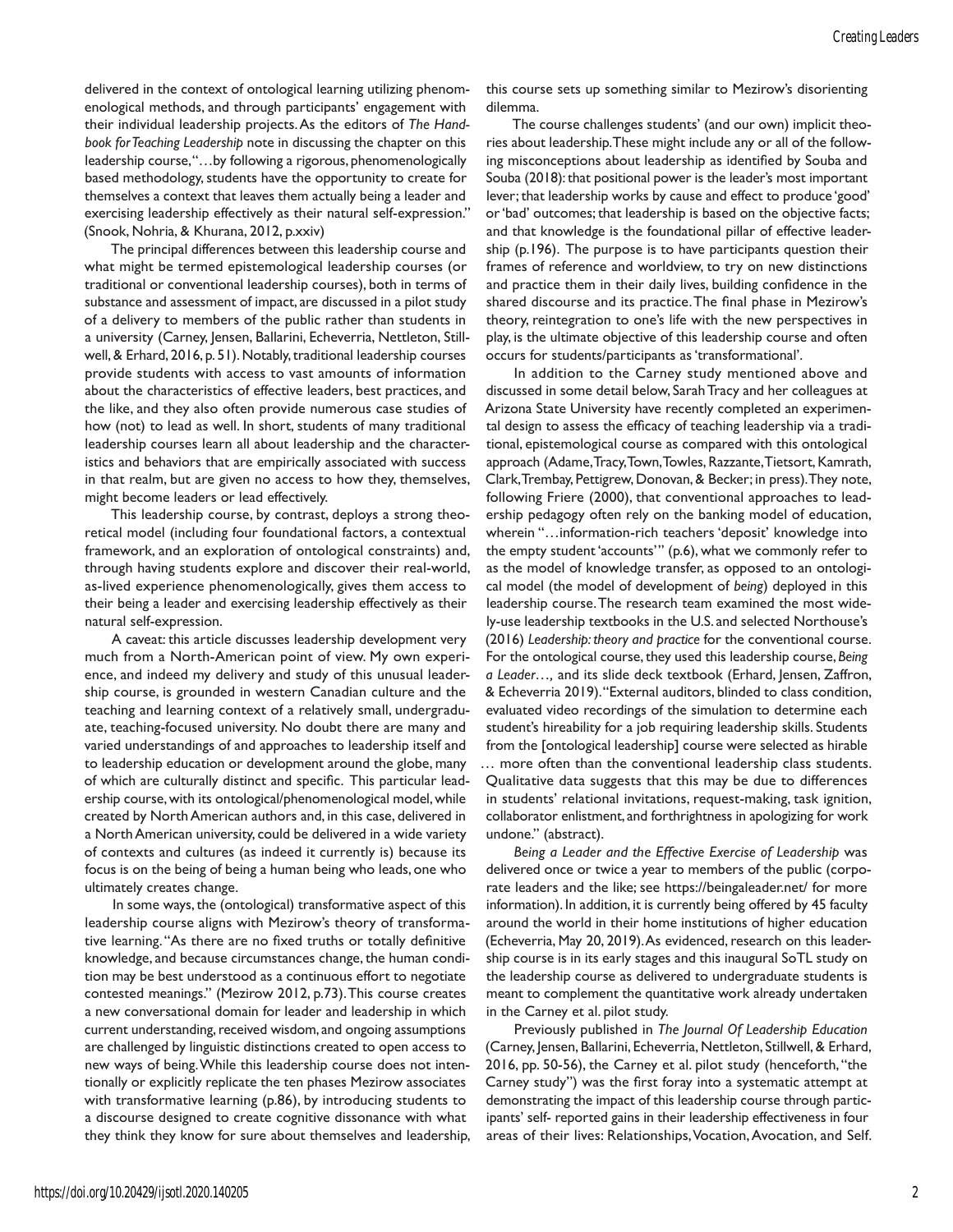"Average scores for participants' effectiveness as leaders in the domains of Relationships, Vocation, Avocation, and Self increase from pre- to post-course by 1.9, 1.86, 1.64, and 1.85 respectively (*p*<0.0001)." (Carney et al., 2016, pp.50-51) The format for that study was an 8-day intensive course, offered to the general public, in Singapore in 2014.

In contrast, this SoTL study illustrates the impact of this same leadership course on students in a foundation General Education course at Mount Royal University in Calgary, Canada. One purpose of the present study was to replicate the use of a preand post-course survey instrument (modified in consultation with and used with the permission of the authors; included as Appendix 1) in three classes of undergraduate students in the leadership course as delivered in a semester-long format. The primary research question was whether the results from the Carney study would be replicated in an undergraduate population taking the leadership course for credit in a university. The other purpose of this study was to explore the potential impact of the course on participants through the surfacing of student voices in their written submissions for the course, principally in the final examination. The secondary research question concerned exploring the possibility of evidencing ontological change: how might we begin to do this? It is hoped that this foray into a SoTL study of this ontologically-focused leadership course may provide a starting point for similar investigations of ontological outcomes going forward.

This paper will delve deeply into the data and results of the pre- and post-course questionnaires, and will also introduce more evidence of the student voice as expressed in the course final exam.

# **METHODS Study design**

This mixed-methods study focused on the quantitative data produced in pre- and post-course questionnaires as well as other narratives of leadership capacity in the questionnaires and other written assignments for the course, notably the final exam papers.

The use of the pre- and post-course instrument was a prospective, comparative study using student participants as their own controls. Pre-course questionnaires were completed by students participating in the course on the first day of the course (at the start of the semester), and post-course questionnaires were completed by those students in attendance on the last day of the course (at the end of the semester). Of the 92 students who completed the course, five students missed the last class and completed questionnaire within a week of the course completion and before sitting the final exam.

All exams, written papers, and student submissions comprised potential data, but I chose to focus on the written responses in the final exam for two reasons: firstly, by then, the students had completed and experienced the course in its entirety; and secondly, it was my final opportunity to formally seek their comments on the course and its impact on them. In general, due to the acknowledged power imbalance between instructor/researcher and student/participants, our university does not generally provide ethical clearance to follow up with undergraduate students, especially in foundational courses, given the likelihood that they might encounter the instructor/researcher later in their program. My ethics clearance concluded at the end of the course and therefore, there was no possibility of following up with students later on, even though I have run into several of them ongoingly and have received email communications from several others since then.

## **Setting**

The study was undertaken in an undergraduate teaching-focused university in western Canada in three separate undergraduate General Education classes of Community and Society. The research was approved by the Mount Royal University's Human Research Ethics Board (HREB) and I, as the Principal Investigator, was the sole investigator and instructor in the three classes. Students were invited to consider the purpose and nature of the study prior to being given the opportunity to provide informed consent to use their data. Of the 92 students registered in the three classes by the end of the semester, 79.3% provided informed consent.

## **Participants**

Participants in the Carney leadership course were adults between the ages of 18 and 79 years; 78% had an undergraduate or master's degree. By contrast, in this current study, students were in an undergraduate degree program; ages ranged from 18 years to mid-20s, with the exception of two who were over 40 years of age. Because the leadership course was offered as a foundational General Education course, students from a variety of faculties and programs participated; their previous years of academic experience at an institution of higher education varied from none (first year students) to three (fourth year students).

# **THE PRE- AND POST-COURSE QUESTIONNAIRES**

### **Variables and data**

All pre- and post-course data were self-reported on handwritten paper questionnaires which were completed in-person and in-class, with the exception of five students who missed the final class and completed the post-course questionnaire within a week thereof. Students self-reported their leadership capacity in the domains of Relationships, Academic Life, Avocation, and Self by means of circling a numerical response on a Likert-type scale from 1 (least effective) to 10 (most effective). Students were also asked for narrative responses to the following questions:

- 1. How do you define leadership?
- 2. Do you consider yourself a leader? Why or why not?

## **Procedure**

On the first day of the course, students were invited to complete the questionnaire (see Appendix 1 for the survey instrument) and submit it to me, the instructor, before the close of the class. The pre-course questionnaires were stored securely in my private office at the university after being photocopied for return to the students at the end of the course. The students had no access to their pre-course questionnaires throughout the rest of the term. Late in the semester, the research project was described to the students and their informed consent for the anonymized use of their responses was requested. On the last day of the course, the post-course questionnaire (the same instrument as was delivered at the start of the course) was administered in the same fashion. The original pre- and post-course questionnaires were returned to the students at the final exam; the photocopies became the principal data set for this study (after removing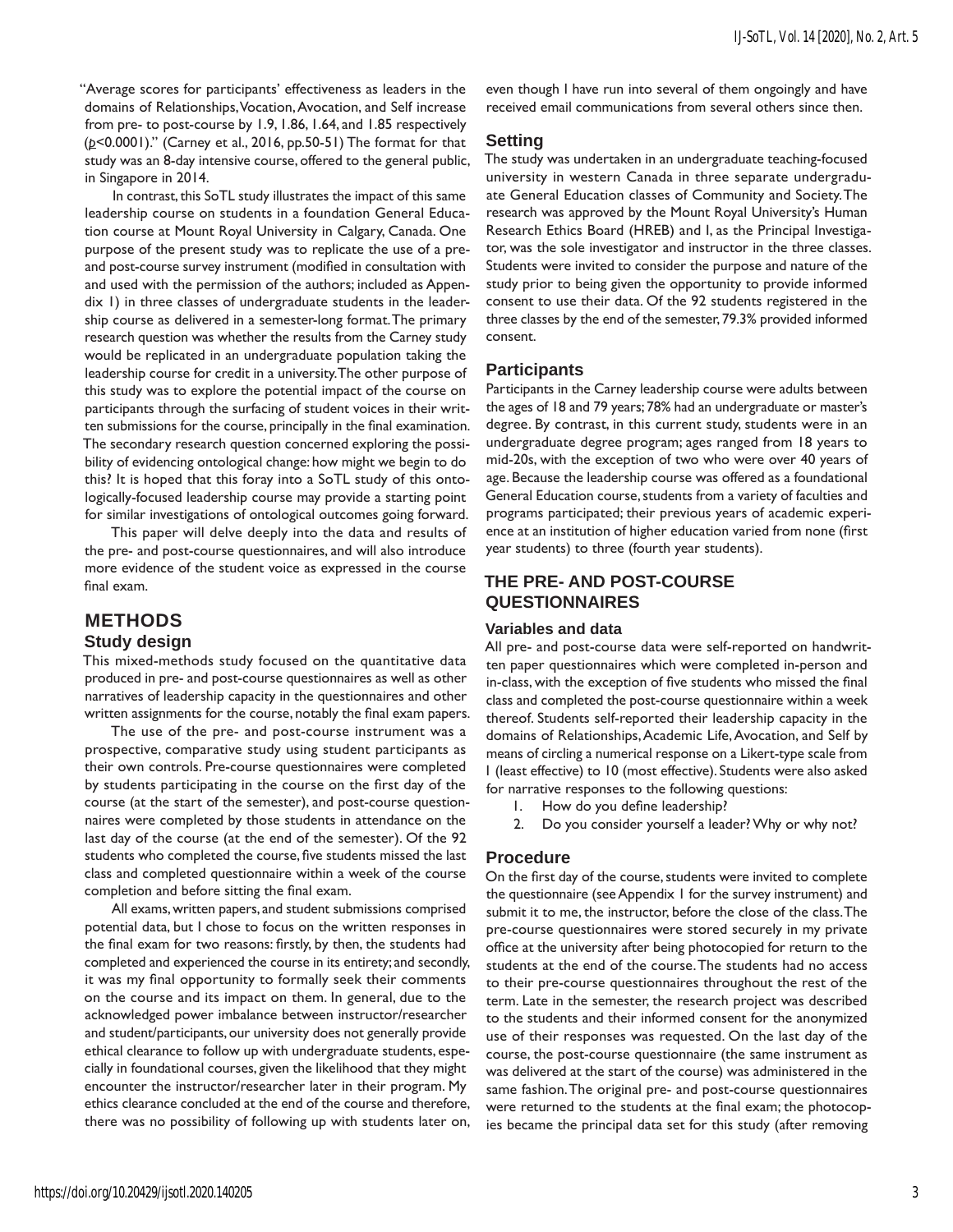questionnaires completed by students who did not provide their informed consent for use of their data).

## **Data analysis**

The analysis for this report includes quantitative results from the pre- and post-course questionnaires, as well as some narrative responses about definitions of leadership along with additional comments about whether they see themselves as leaders (or not) and why (not). The inclusion of narrative responses contributes an additional dimension to the Carney study and is supplemental to the goal to replicate the Carney study. For analysis of the quantitate data, the methods used by Carney et al. were replicated: change scores were calculated as the difference between self-ratings in the pre-course survey as compared with the post-course survey; both means and medians were derived. Statistically significant differences between mean scores from pre- to post-course were determined using Students t-test for paired samples with a 2-sided significance level of <0.0001. To confirm the robustness of the analysis, a Wilcoxon Sign-Rank Test was also carried out. To account for the potential for response bias, we conducted sensitivity analyses, and assumed the value of "no change" from pre- to post-course scores for all non-respondents.

# **RESULTS**

Each of the three sections of the leadership course was fully subscribed at the start of the term with thirty-five participants, for a total of one hundred five students; ninety-two students were still registered at the end of the term and seventy-three provided informed consent for use of their data (a consent rate of 79.3%). There were 65 complete sets of pre- and post-course questionnaires (8 were missing one or the other); this represented 70.7% of all students still registered in the leadership course at the end of the term.

The average scores for the students' self-ratings of leadership effectiveness in the domains of Relationships, Academic Life, Avocation, and Self increased by 1.54, 1.25, 1.51, and 1.75 respectively (*p*<0.0001). A sensitivity analysis was conducted for each domain to account for missing data from non-respondents. A value of "no change" from pre- to post-course was assumed for all non-respondents; a statistically significant increase in scores was maintained ( $p$ <0.0001).

Given that average scores can be skewed by outliers, median scores were also calculated. The median increase in median scores was 1.00, 1.00, 1.00, and 2.00 respectively.

Visually representing the data disaggregated by class, the improvement on mean scores from pre- to post-course questionnaire responses is obvious. As shown in Figure 1 below, in all four domains, and in all three classes of students, mean scores improved from the start of the course to the end of the course.

# **Additional results from the Pre- and Post-Course Questionnaires**

In an effort to capture the students' understanding of leader and leadership at the start and end of the course, they were also asked two narrative questions which were on both the pre- and post-course questionnaires:

- 1. How do you define leadership?
- 2. Do you consider yourself a leader? Why or why not?

Definitions of leadership changed from pre- to post-course in all students' responses. Below are three examples, one from each class, which represent typical shifts in student perceptions of their definition of leadership as a result of participating in this ontological leadership course (all names are pseudonyms).

| <b>Table 1.</b> Aggregated student self-assessment of leadership effectiveness |          |           |            |            |             |                 |  |
|--------------------------------------------------------------------------------|----------|-----------|------------|------------|-------------|-----------------|--|
|                                                                                | mean pre | mean post | difference | median pre | median post | median of diff. |  |
| Relationships                                                                  | 6.49     | 8.03      | l.54       | 7.00       | 8.00        | 1.00            |  |
| Academics                                                                      | 6.45     | 7.70      | 1.25       | 7.00       | 8.00        | 1.00            |  |
| Avocation                                                                      | 6.04     | 7.55      | l.51       | 6.00       | 8.00        | 1.00            |  |
| Self                                                                           | 6.31     | 8.06      | l.75       | 6.50       | 8.00        | 2.00            |  |



*Figure 1. Change in mean scores disaggregated by class*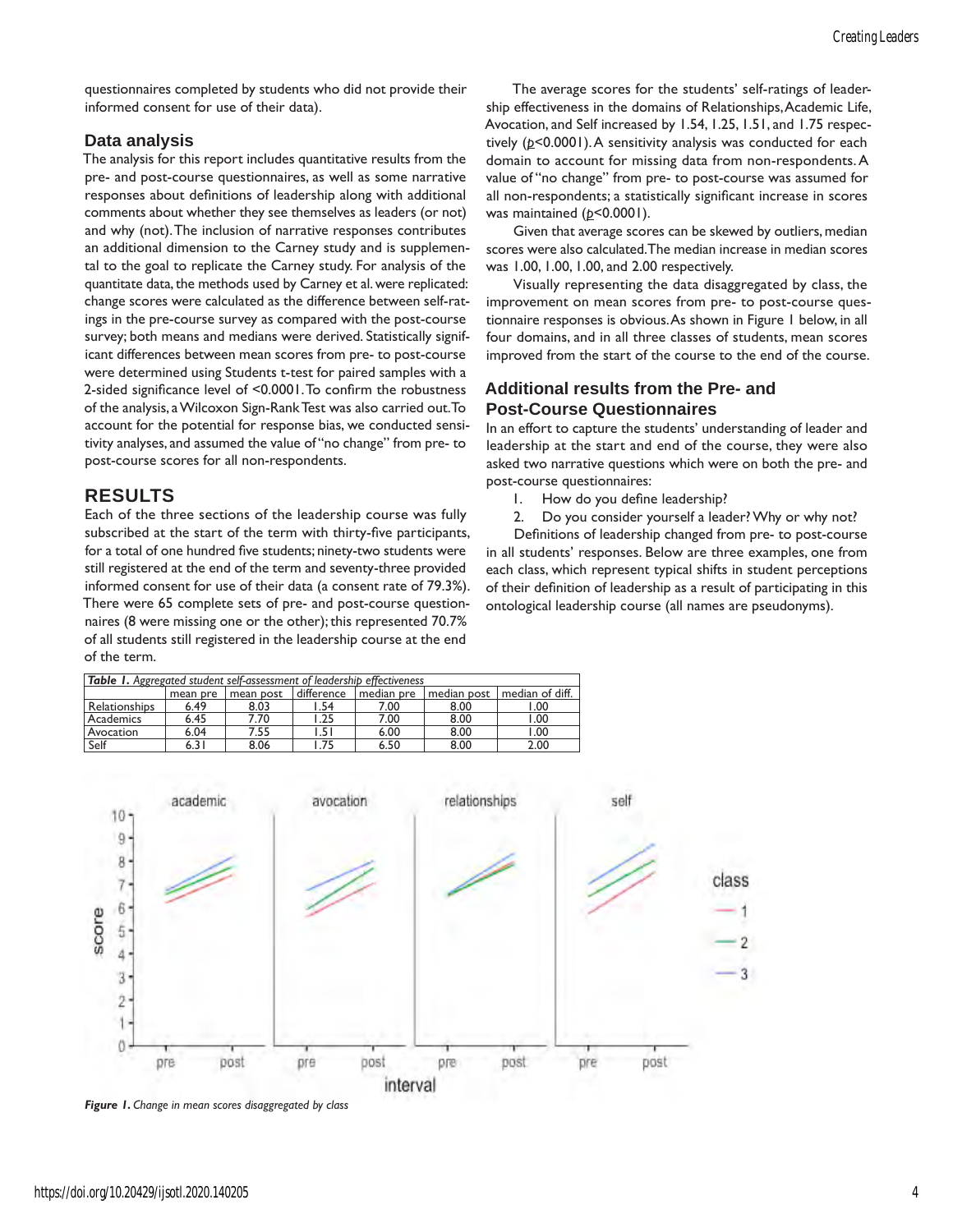### Tom

pre-course: "The power to have complete control over external asset[s] and people."

post-course: "The act of living and acting life beyond the restraints that one enforced upon oneself."

#### **Nancy**

pre-course: "Taking control of a situation and being a positive influence on others"

post-course: "When someone uses specific actions or words to create a different future, either for themselves or for others. Being able to see things differently and know that you have a choice."

#### Sarah

pre-course: "An authoritative figure that provides you with the opportunity to learn & grow without concrete limiting factors."

post-course: "As creating/realizing a circumstance/situation in which you can help yourself or others to enter into a new world of opportunities."

Table 2 illustrates responses to the question about whether or not the students defined themselves as leaders. They were also asked to comment on why (not) with some explanation or rationale.

| <b>Table 2.</b> Do you consider yourself a leader? |            |             |  |  |  |
|----------------------------------------------------|------------|-------------|--|--|--|
|                                                    | pre-course | DOSt-COULSE |  |  |  |
| <b>yes</b>                                         | 29 (43%)   | 53 (79%)    |  |  |  |
| no                                                 | 18(27%)    | 7 (10.5%)   |  |  |  |
| sometimes                                          | 20 (30%)   | 7 (10.5%)   |  |  |  |

By the end of the course, the number of students seeing themselves as leaders had increased to 53, up 36% from the 29 who saw themselves as leaders at the start of the course. This accompanied declines in the numbers of students who did not see themselves as leaders (to 7 from 18) and those who saw themselves as leaders only some of the time (to 7 from 20). It appears that the course impacted students' perceptions of themselves as leaders.

In the pre-course questionnaires, students who did not consider themselves to be leaders noted their inabilities to handle people and situations in ways that resulted in the desired outcomes.

"I can't stand up in front of people and tell them what to do or motivate them."

"… I do still feel anxiety when I stand in large groups giving presentations. I have to learn to let go of what others may think of me."

For students who could see themselves as leaders by the end of the course, the change was remarkable:

#### Jordan

pre-course: "No, I've never been particularly good at getting people to do anything (including myself). I much prefer to be told what to do than to tell other people what to do." post-course: "Yes, because if I want, I can choose to lead and create for myself or others greater opportunities."

#### Annette

pre-course: "I would consider myself more of a follower and not a leader because I often find it difficult to make up my mind and make a decision. I find it easier to follow others instead of leading the group."

post-course: "… I have now learned how to truly be a person of integrity, and learned that I do have a voice and the things I have to say are in fact valid."

### **Other narrative evidence**

Ultimately, this leadership course defines leadership as the ability to make change – to have participants create futures that weren't going to happen without their leadership. The final examination papers proved to be a rich source of student reflection on their experience of themselves, the course, and their leadership capacity at the end of the experience (the final exam question paper is Appendix 2). While we cannot know whether these students' attitudes were sustained over time or not, there is certainly evidence that, at least at the moment of the final exam, many students felt empowered and changed, transformed in some way. And although some might suggest students will always write to the exam, that does not discount their ability, demonstrated in that exam, to use the distinctive concepts of the course and apply them to their own lives in very authentic ways, at least to this reader's eyes. Indeed, that is the primary mechanism of ontological change provided by this particular leadership course: it introduces participants to a distinctive and disruptive discourse (termed a conversational domain), the use of which provides access to making change.

Below I present a thematic analysis of responses to the final exam questions as well as some representative student quotations from the final exam. Following Van Manen (1990), I used an iterative approach to reading and re-reading the final exams, selecting repeating themes, and trying to assess their relative importance to the writers.

### **Themes emerging from the final exam**

The final exam (see Appendix 2) was structured in two parts, A and B, each worth 50 marks. There was also a bonus question (optional and worth up to a maximum of 10 marks), not addressed in this paper. Sixty-eight students wrote the final exam; not all students answered all available questions, and six students did not respond to the bonus question.

Part A had but one question**:**

How do you understand the conversational domain we have developed in this course over the term? How do you live it, or not?

In response to Part A, most students talked about **integrity** (which, in this course is described as honoring your word: keeping it when possible and, when not, communicating immediately with everyone impacted and dealing with any impact). They most frequently mentioned their shock when they realized just how out of integrity they were prior to being introduced to this concept, and what a struggle it is for them to apply this model of integrity in their lives. Many also referred to how this practice of integrity improved their performance in relationships, at work, and in school. The second most referred-to concept was **authenticity**, with students questioning their authenticity and noting particular arenas in which their inauthenticity was obvious to them. Examples included getting by in school with as little effort as possible, gaining approval rather than really listening, and pretending to be generous while implicitly expecting something in return. The power of **context** was the third most-referenced concept, with students noting their default contexts ('frames of reference' in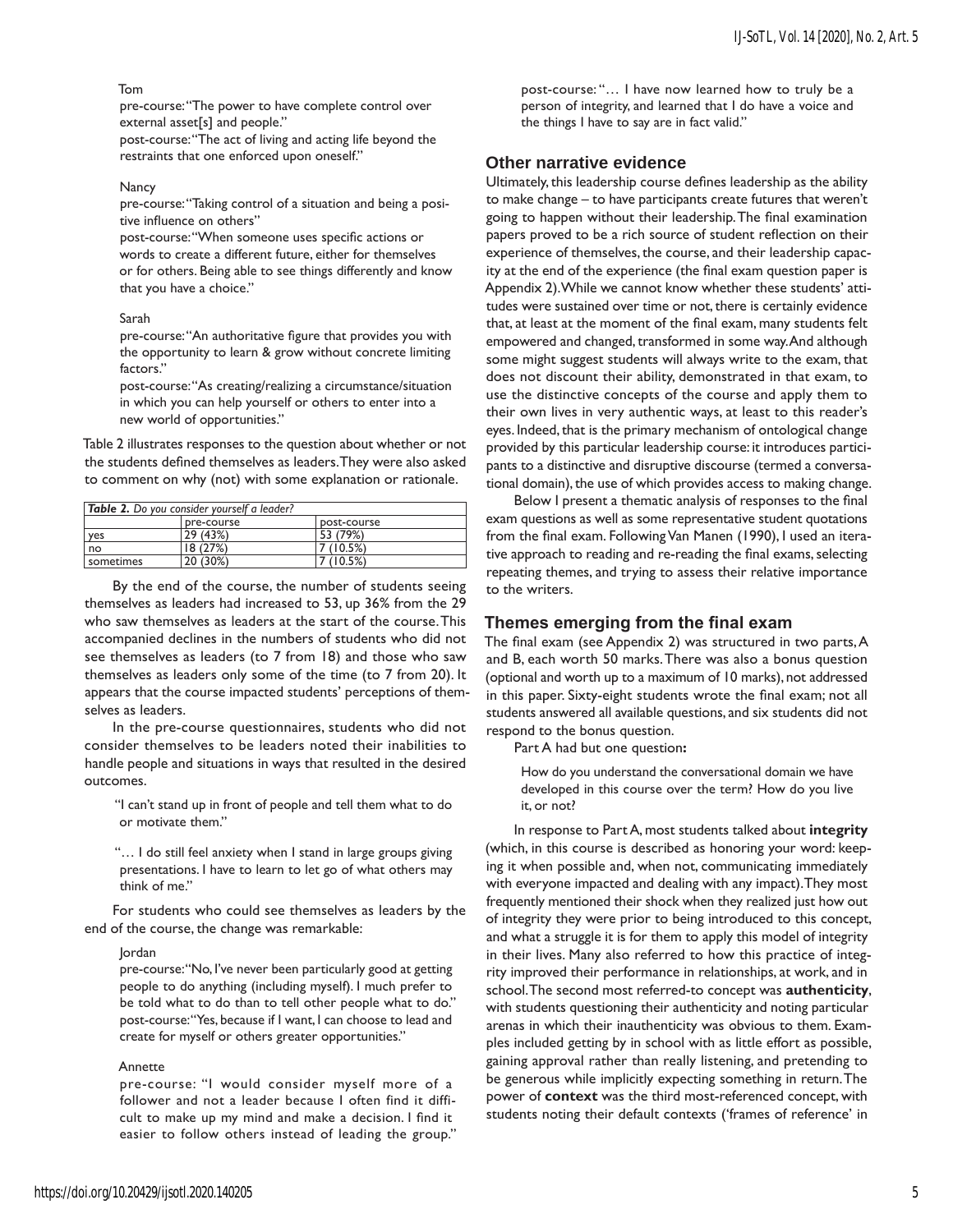more common parlance) at the start of the semester for school, for this course, for people and situations, and for themselves.

In response to this question, simple regurgitation of course concepts also occurred in eight students' responses (12%), where it was clear that students were responding in a rote manner to mention all aspects of the course, rather than focusing on how they have applied these concepts (or not) in their lives. I did not see this kind of rote response to any of the other questions.

Part B had three questions, and students were invited to choose and respond to two questions for 25 marks each. B1 was the most answered question, with over 60 responses (44%), while B2 garnered just over 40 responses (32%), and B3, just over 30 (24%).

B1 was:

As a result of participating in this course, has anything transformed in your prevailing contexts, your way of being, how you occur for yourself, and/or the future you are now living into?

The vast majority of students talked about **how they now occur for themselves differently** than they did at the start of the course, with many noting they now recognize that they have the power to choose and change their contexts, ways of being, and future if they like. Students noted that their way of being is not fixed and that they can choose to be, think, and behave differently than they have in the past. The second theme to emerge from these responses was the **distinction between default and created contexts** (the former being what automatically arises in the face of certain situations or persons and the latter being articulated by them to replace a default context). Several students gave powerful and moving examples of this recognition and shifting of contexts. One student talked about the default context of her life being given by her experience, at a very early age and over a long period, as a victim of child sexual abuse. She intentionally shifted that default context to one of being an authentic person who is creating her life (no longer at the effect of her past). The third theme to emerge was the difference in **the future** students now describe themselves as living into (full of possibilities, powerful, positive, with better performance in school, and better health). One student noted that they are living into uncertainty and another said that they are living into humility. One student said that the entire world has transformed for them since taking this course.

B2 was:

Discuss some of your ontological functional constraints, addressing rackets, life sentences, and winning formulas, both in terms of what you have discovered and what is now opening up for you.

Most students talked the most about **rackets** which, in this conversational domain, are persistent complaints that one has apparently tried to resolve (often many times), but they remain. The purpose of deploying the concept of a racket is to help participants recognize and release their own attachment to that persistent complaint: there is a pay-off they are receiving which needs to be distinguished, along with the costs of keeping that racket in place. Students recognized (and many had resolved) various rackets in a wide variety of domains: about themselves (I'm a complainer but do nothing to improve things; I sleep in but don't want to; my anxiety runs my life); about others (my roommate drives me crazy; my Mum doesn't understand me); and about situations (like doctor's appointments; school in general or particular courses). **Life sentences**, or core fears, were the next most-mentioned type of ontological constraint. There was a huge list, some examples of which included: I am stupid, not skilled; I'm not smart enough; I'm not pretty; I'm not good enough; I'm anxious; you can't trust people; and so on. Students noted that, by discovering these life sentences they have been operating with, they could start to release or relax some of the grip of them on their lives (one student noted that these ontological constraints will run her if undistinguished). Only four students (10% of respondents to this question) mentioned **winning formulas**, which are compensatory behaviours for the ways you thought you could never be (for example, if I'm not pretty, I'll be smart). I suspect that these winning formulas are more difficult to uncover or admit to. One student admitted that he became mean so that he could fit into the cool crowd; another said she focused on being intelligent in order to gain attention; the third said she became highly active so as to avoid failure; the last recognized that she isn't beautiful and therefore she became creative (she also admitted that this hasn't worked for her).

B3 was:

Write me a response to the question you would have liked for me to have asked you. (Be sure to write the question for me as well, thank you.)

With this question, I hoped to surface what the students thought was important about their experience in the leadership course, things they wanted to be sure that I heard (or read, more accurately). No two students answered this question in the same way, as you might imagine, but a few themes emerged. The most questions generated in one particular area (twelve, roughly a third) concerned **the course itself** (examples: What was the most powerful concept in the course? Would you have taken it had you known it was about leadership? Would you take it again? Have you recommended it to anyone? What did you enjoy most about the course?). The next most popular theme was **the future** (What are you going to do now? Where do you go from here? How do you plan on utilizing what you've learned in the future? What would have been your future if you hadn't taken the course?). Students also asked and answered questions about **the leadership project** itself (How do you think your leadership project will impact you in the next ten years? How did engaging in your leadership project affect any aspects of your life?).

### **The students' voices**

As I read the students' responses to the final exam questions, I was astonished at my experience that every single paper had one or more gems of insight which could contribute to that student's empowerment and growth in leadership capacity; I believe that my students were being and becoming different human beings with different experiences of themselves, their potential, and their experiences. Below are a few expressions of student voices, often expressed in the terminology of the course, which represent the range and impact of the leadership course on them.

It should be noted that students also undertook a leadership project over the course of the semester and made presentations on those projects: what worked and what didn't, what got in their way and what they learned, particularly about themselves. Projects covered a gamut of topics: from health and wellbeing, to relationships, to work, to academic life. Although the presentations were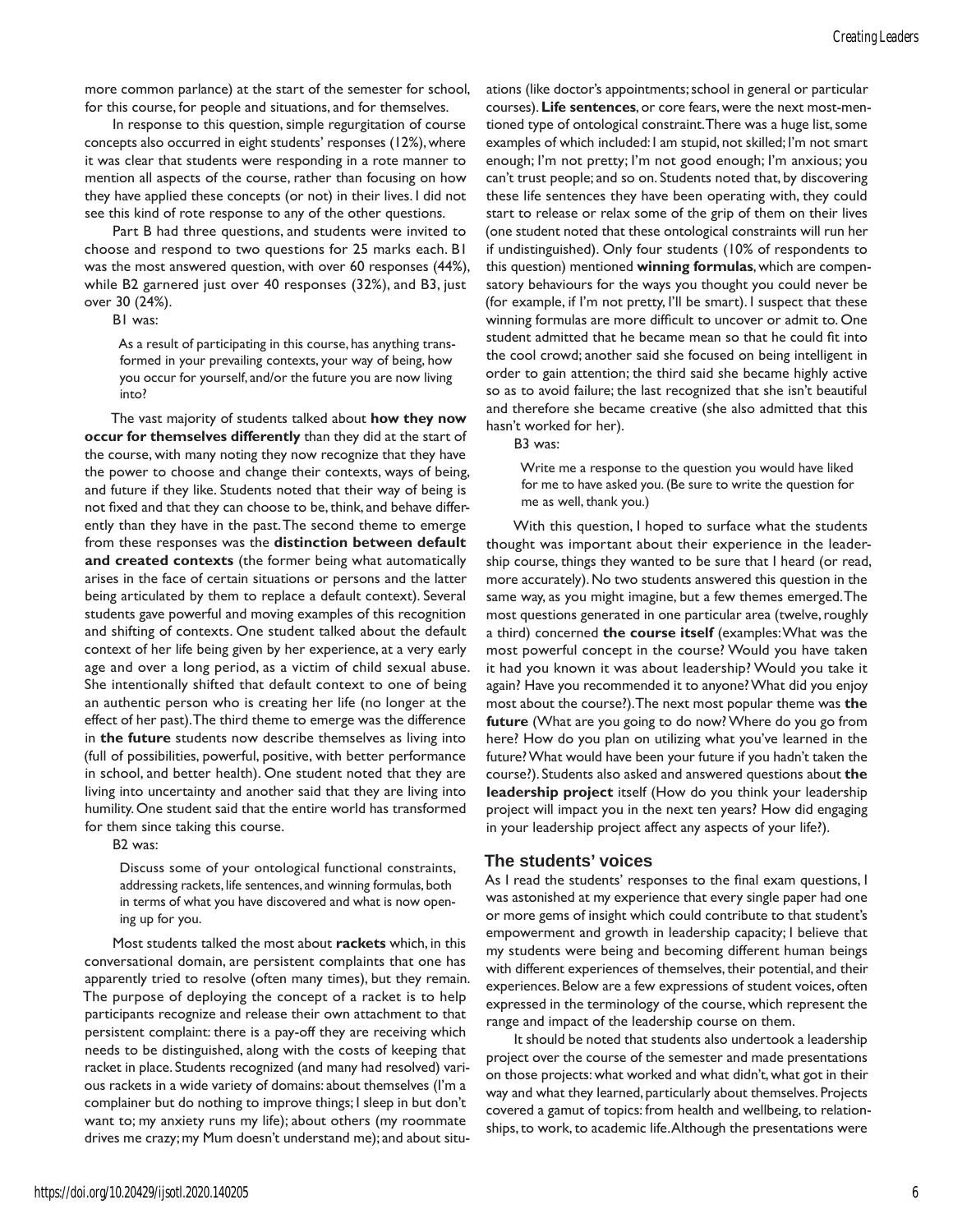assessed as part of the final course mark, artifacts from those presentations were not collected; some of the projects' results are alluded to by the students in these final exam comments.

"One of the biggest lessons I've learned about leadership is that it is not positional."

The realization that it does not require a position, authority, or decision-making rights for a person to exercise leadership offers students a tremendously empowering context within which to explore their own leadership potential. It provides access to them seeing themselves as potential leaders.

"Thanks to this course I am able to completely change my future in terms of my grades. I am now someone who works past their already always listenings and be of integrity; I began to achieve the grades I wanted to see, and with this change the future I was living into."

Anecdotally, we know that many students experience assessments of their academic performance as disempowering (even A- students long for the A or A+). However, one of the principal means of ontological learning (growth) is failure, and failure is not generally rewarded in academic contexts (where epistemological growth is measurable through grades). Rather, failure becomes the reason why students are actually excluded from future learning opportunities at worst, or 'punished' with lower grades, ultimately affecting their academic average or Grade Point Average (GPA). Imagine the kinds of conversations we might have with our students if they actually acknowledged and believed in their own power to affect their academic performance and had access to doing so.

"As I understand it now, leader and leadership are truly the acts of empowering yourself and becoming aware of the different things that hold you back from authentically choosing your actions and your life."

Increased self-awareness and locating the power to choose and create within yourself, rather than being at the effect of others and circumstances, provides access to overcoming what were formerly considered to be obstacles in your way.

"By entering this conversational domain, I have transitioned from "just another person", to a leader. I have realized through the powerful language in the conversational domain, that I have more potential than I ever understood."

The course creates a powerful conversational domain (linguistic construct) within which the creative power of language is unleashed for students. They come to know and exercise their ability to create change through a powerful and intentional use of language.

"I now occur for myself differently too. When I look in the mirror I see a man capable of anything."

Would that most of our students left their university experience with this self-conception, rather than the more typical sense that they are not capable of much across a wide variety of contexts.

## **DISCUSSION AND FUTURE RESEARCH**

The purpose of this replication of the Carney study in this SoTL study was to contribute to the quantification of the impact of this leadership course on various cohorts of participants that differ demographically and differ in their motivation for taking

the course. The question was whether a similar, positive effect on self-assessment of leadership effectiveness across meaningful domains of activity would be evidenced by the end of the course. An additional purpose was to pilot a SoTL study which might contribute to an emerging body of knowledge about how ontological change might be effectively researched. While quantitative measurement may not be the most accurate approach to researching ontological change, it is a place to start and, in this project, I reached beyond quantitative data to present some phenomenological data from narrative responses.

These results indicate that – consistent with the public course examined in the Carney study – in an undergraduate, semester-based format, the leadership course produces statistically significant increases in students' self-reported leadership capacities across four domains: Relationships, Academic Life, Avocation, and Self. I further found that the narrative responses in the final exam reflect a fundamental shift in students' understanding of leader and leadership – a shift from *doing* to *being* – and a fundamental shift in their perception of themselves and their ability to *be* a leader and make change.

Consistent with the Carney study, the principal weaknesses of this study are:"(a) the reliance on self-report as the only measure of change, (b) the short-term outcome measure time-point, and (c) the lack of assessment of the reliability and validity of the instruments" (Carney et al., 2016, p.54). From an epistemological perspective, it may be accurate that self-ratings are insufficiently objective and verifiable to constitute strong research evidence. However, ontologically, some of the most powerful learning is acquired subjectively and can be reported both subjectively and objectively (through the comments and observations of others). In short, quantitative data of this nature may demonstrate that something has happened, but it doesn't reveal what or why or whether it is sustained over time. Only individual reports, qualitative data, whether from the subject themselves or from observers, can contribute the rich explanatory detail of what has transpired.

An example from a similar pre- and post-course self-assessment of prejudice may serve to make the point here. Undergraduate students were given self-assessment instruments to measure their level of prejudice against two target groups both pre- and post- the course, in which different teaching methods were aiming at reducing prejudice (Maurer & Keim 2018). The student co-researcher commented:

In one memorable instance, a classmate who had recorded a higher score (a more prejudiced score) on their … pretest openly discussed how … they had never taken the time to think about why they may be prejudiced … and they realized their prejudice and had become more open-minded to be more inclusive ... and identify the other prejudices in their life. **The richness of the impact of the activity on this student may not be apparent from the quantitative results**. (Maurer & Keim 2018, p.9; emphasis added).

In short, there is a limit to what can be gleaned from quantitative data alone. How might we truly access 'the richness of the impact of the activity' for any participant? And how might we demonstrate ontological change or growth (transformation), rather than epistemological change or growth? These are interesting questions for SoTL practitioners to explore.

Other limits to the more qualitative aspects of this SoTL project include several opportunities I missed. I now believe that interviews with student participants after the course was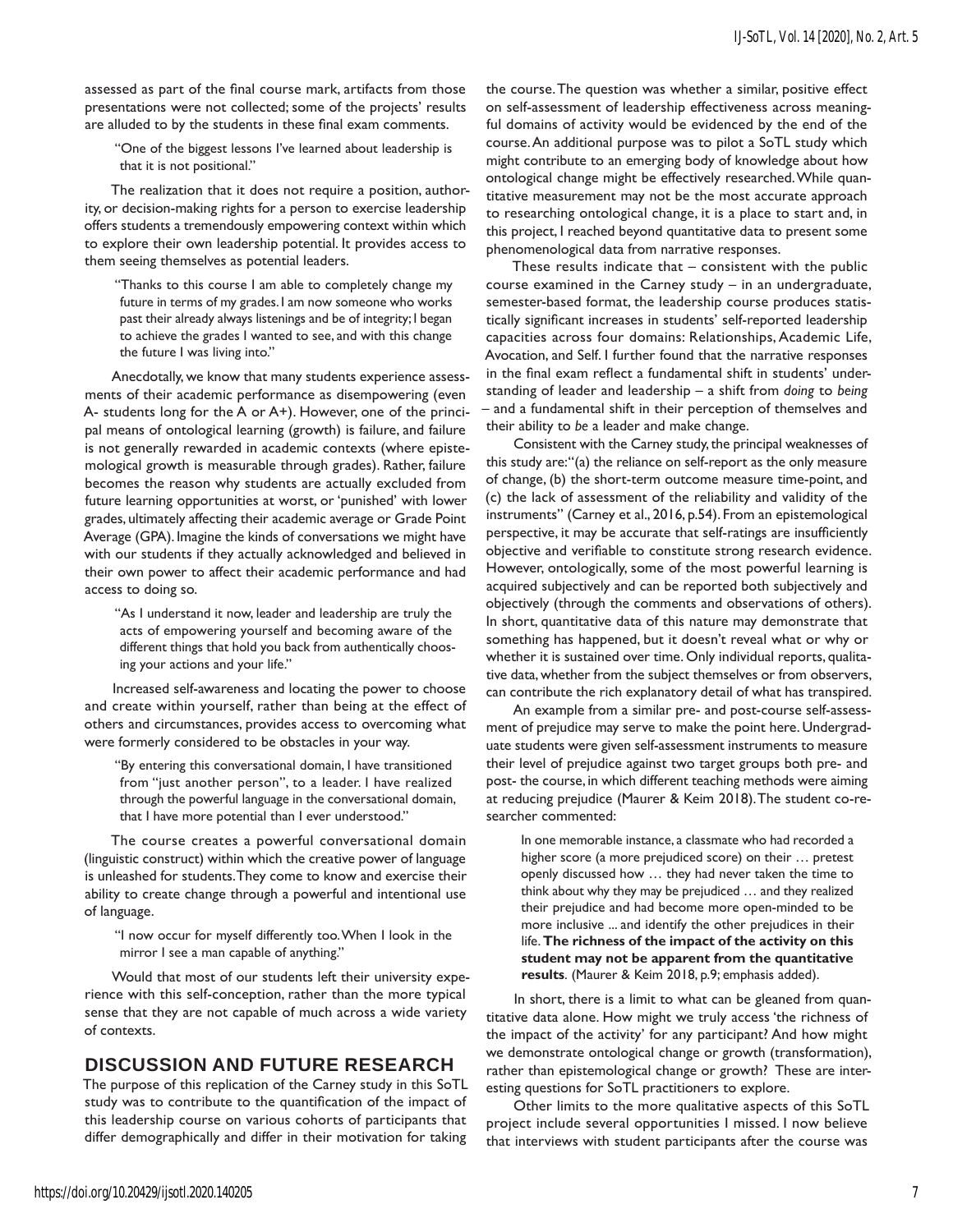completed would have provided information of their experience abstracted from the final exam. The rich potential of data associated with their leadership projects, from start to presentation, was not captured in submitted assignments which would have provided further information on the students' development both epistemologically and ontologically as the course progressed. Several other faculty delivering this leadership course elsewhere in the world require the submissions of regular, structured reflections; that kind of data might also have proved valuable in teasing out any changes in students' language, thought, and ways of being.

Another salient question to ask is to what extent do individuals' *subjective experiences* of themselves as leaders literally generate themselves as agents of leadership and change? At least at the point of the final exam, students saw their own capacity for leadership having been developed through the practice of this conversational domain and many saw evidence in the successful completion of their leadership projects. In the case of this particular research project, our research ethics did not permit ongoing inquiry of students in a longitudinal study. Furthermore, because we offer the leadership course to faculty and staff as professional development (that is to say, not for credit), our Registrar has informed us that we cannot offer it to students at the same time for credit. Consequently, I cannot replicate this study in student classes at this point in time and for the foreseeable future. Carney et al.'s ongoing research into the public deliveries of this leadership course does include longer-term responses, however, which data is currently in analysis.

Nonetheless, future research about the impact of this leadership course on students could continue to explore its impact on individual participants from a qualitative perspective as they move through the course itself. Students' stories, their changing views of themselves, and their changing behaviors as a result of those changing views points towards a potentially meaningful suggestion for a change in perspective or focus on educational outcomes: from an emphasis on epistemology (the transfer of knowledge) to the inclusion of, if not an emphasis on, ontology

(the development of being). In a world where information is now accessible at the click of the mouse or the tap of a digit, this shift in attention to the *being* of our students (specifically towards their empowerment rather than what's wrong with their performance) has the power to transform their experience of education and of themselves. Such transformation is impactful, promising, and inspirational.

In my introduction to this article, I noted the powerful assumption under which many of us still operate exclusively: that if we can demonstrate that our students leave our courses with increased knowledge and skills, we have fulfilled the educational mission. What if the scholarship of teaching and learning could reveal to us evidence of the value of focusing on both ontological and epistemological outcomes in our approaches to education? What might become available to us as teachers if that horizon was opened up to us? More importantly, what might be available to our students if that horizon was opened up to them?

Finally, to close with a connection which is well beyond the scope of this pilot SoTL study, the dominance of the epistemological paradigm, not only in our educational approaches but in our western culture, makes it difficult to face many of the challenges made to and within the contemporary university. The thorny problems of indigenization, diversity and inclusion, and the balance of free speech with academic freedom, to name but three, appear to be irresolvable if the different perspectives on these issues remain grounded solely in epistemologically valid evidence. Not only does that exclusive and limited positioning of knowledge deny the validity of other ways of knowing and being, but the way of being required to uphold that limited view necessarily thwarts real communication except from that epistemological perspective. This creates an artificial barrier between epistemology and ontology, leaving us inaccessible to others while others remain inaccessible to us. This artificial barrier between ways of knowing and ways of being explains some of the limitations extant in our current educational paradigm grounded predominantly in epistemology. It could be both/and, rather than either/or.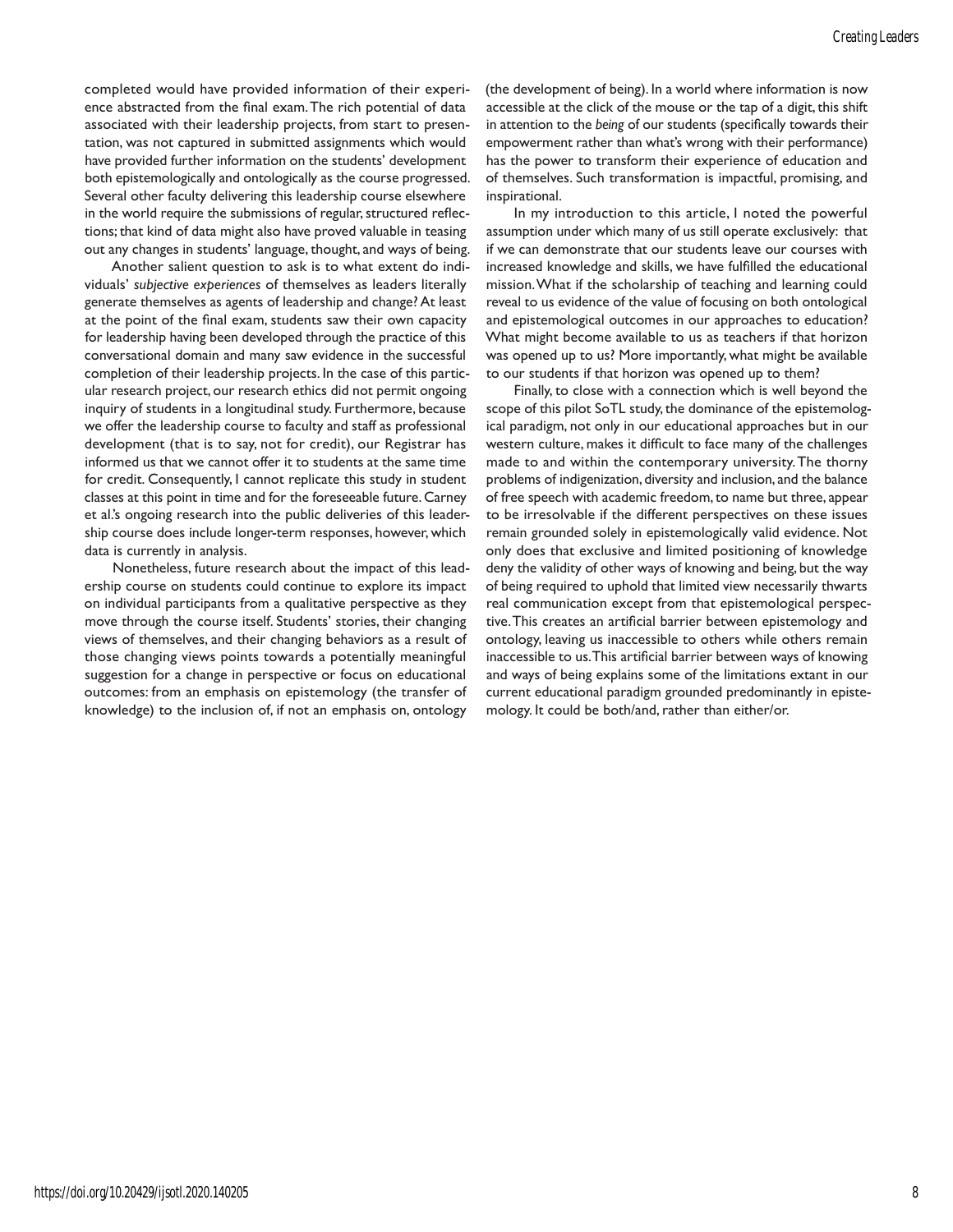# **REFERENCES**

Adame, E. A., Tracy, S. J., Towles, M., Town, S., Razzante, R., Tietsort, C., Kamrath, J., Clark, L., Tremblay, R., Pettigrew, J., Donovan, M., & Becker, K. (In Press). Can we create the 'being' of leadership? A mixed-methods study of two leadership pedagogies at a Southwestern, U.S. University. *Journal of Applied Communication Research.*

Carney, N., Jensen, M., Ballarini, N., Echeverria, J., Nettleton, T., Stillwell, M. Erhard, W. (2016). Creating leaders: A pilot pre/ post evaluation of an ontological/phenomenological model. *Journal of Leadership Education*, 15 (4), 50-56.

Echeverria, J. (May 20, 2019). Personal communication via email.

Erhard, W., Jensen, M.C., & Grainger, K. (2012). Creating leaders: an ontological / phenomenological model. In Snook, S., Nohira, N., & Khuana, R. (Eds.), *The handbook for teaching leadership: Knowing, doing, and being.* Thousand Oaks, California: Sage Publications. Also available on SSRN at http:// ssrn.com/abstract=1681682

Erhard, W., Jensen, M.C., Zaffaron, S., & Echeverria, J. (2019). Course materials for 'Being a Leader and the Effective Exercise of Leadership: An Ontological/ Phenomenological Model'. Harvard Business School NOM Working Paper No. 09-038; Simon School Working Paper No. 08-03; Barbados Group Working Paper No. 08-02. Available at SSRN: https:// ssrn.com/abtract=1263835

Hyde, B., Kopp, D. (2019) *Speaking being: Werner Erhard, Martin Heidegger, and a new possibility of being human.* Hoboken, New Jersey: John Wiley & Sons, Inc.

King, A. (1993). From sage on the stage to guide on the side. *College Teaching*, 41 (1), 30-35.

Maurer, T.W., Keim, C. (2018). Teaching about prejudice with a Bogardus Social Distance Scale activity: Replication and extension. *International Journal for the Scholarship of Teaching and Learning*, 12 (1), 7.

Mezirow, J. (2012). Learning to think like an adult: core concepts of transformation theory. In Taylor, E.W., Cranton, P. and Associates (2012). *The handbook of transformative learning: Theory, research, and practice.* San Francisco, California: John Wiley & Sons, Inc., 73-95.

Souba, W.W., Souba, M.H. (2018). Challenging your implicit leadership theory. *Journal of Leadership Education*. 17 (4), 195-207.

Snook, S., Nohira, N., & Khurana, R. (2012). *The handbook for teaching leadership: Knowing, doing, and being.* Thousand Oaks, California :Sage Publications.

Taylor, E.W., Cranton, P. and Associates (2012). *The handbook of transformative learning: Theory, research, and practice.* San Francisco, California: John Wiley & Sons, Inc.

Tracy, S.J. (2013). *Qualitative research methods: Collecting evidence, crafting analysis, communicating impact.* Chichester, U.K.: Wiley-Blackwell

Tracy, S.J. (unpublished paper, 2019). Communicating leadership beyond classroom boundaries: an investigation of two leadership pedagogies.

van Manen, M. (1990) *Researching lived experience: Human science for an action sensitive pedagogy.* New York: State University of New York Press.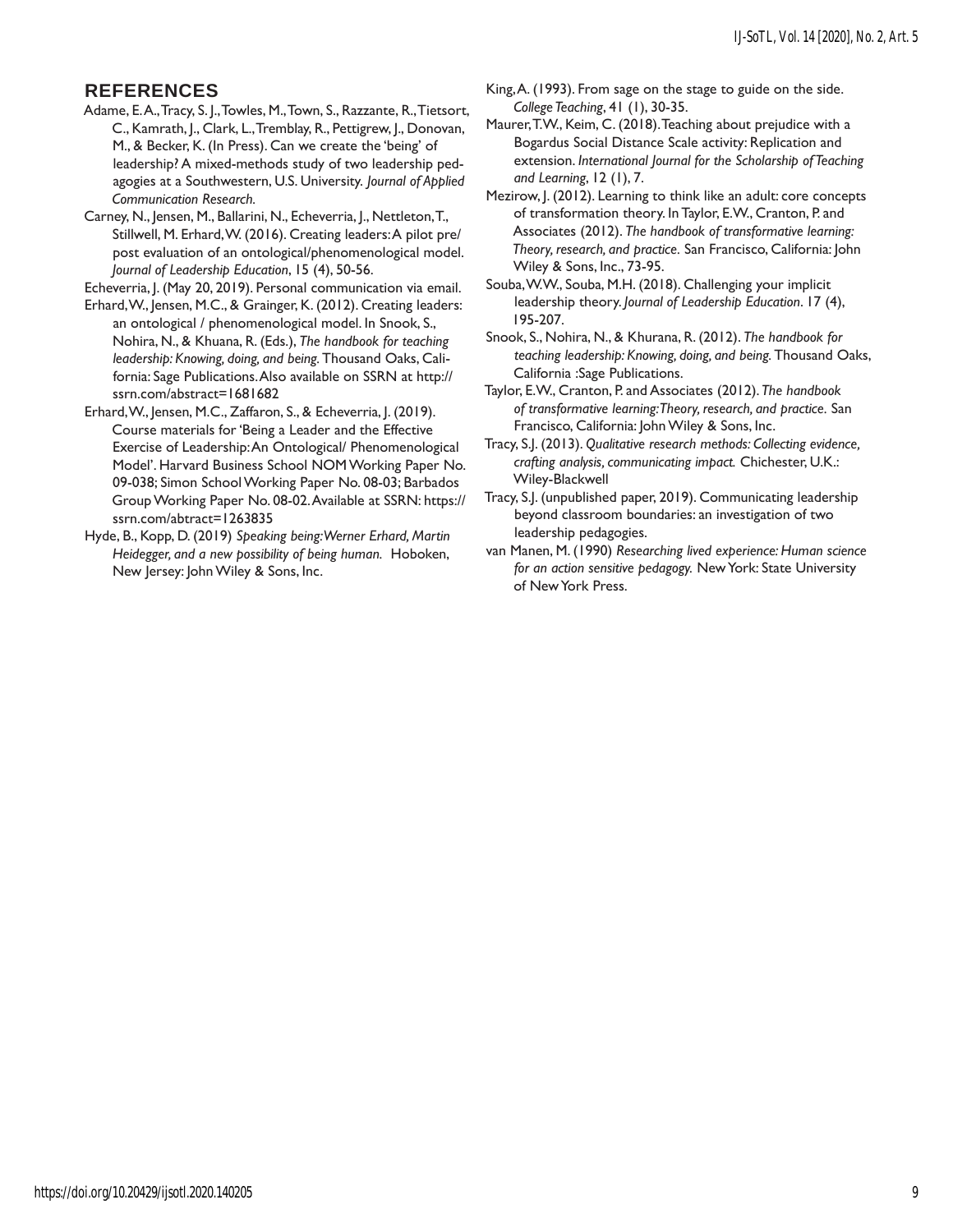# **APPENDIX 1: THE PRE- AND POST-COURSE QUESTIONNAIRE [SPACE COLLAPSED**

# **BEING A LEADER AND THE EFFECTIVE EXERCISE OF LEADERSHIP QUESTIONNAIRE**

Name: \_\_\_\_\_\_\_\_\_\_\_\_\_\_\_\_\_\_\_\_\_\_\_\_\_\_ Date: \_\_\_\_\_\_\_\_\_\_\_\_\_\_\_

1. How do you define leadership?

2. Do you consider yourself a leader? Why or why not?

Considering the potential of leadership in the categories of your Academic Life, Relationships, Avocation/Recreation/Creativity, and Self, please indicate any area within each category that is important to you in taking this course. For each indicated area, please rate yourself as a leader.

# **Academic Life**

Please identify important areas of your academic life that require or could benefit from your being a leader; ideally an area you will focus on in taking this course.

- \_\_ grades
- \_\_ learning
- \_\_ skills development
- \_\_ relationships with instructors
- \_\_ relationships with student colleagues
- other:

Please rate yourself as a leader in this situation by circling one number below. That is, to what extent are you currently effectively bringing leadership to these circumstances? Please use a scale from 1 to 10, with 1 being least effective and 10 being most effective.

1 -- 2 -- 3 -- 4 -- 5 -- 6 -- 7 -- 8 -- 9 -- 10

### **Relationships**

Please identify important areas of your relationships that require or could benefit from your being a leader; ideally an area you will focus on in taking this course.

- \_\_ family
- \_\_ friends
- work colleagues
- \_\_ creating a relationship with a "significant other"
- $\rule{1em}{0.15mm}$  other:  $\rule{1em}{0.15mm}$

Please rate yourself as a leader in this situation by circling one number below. That is, to what extent are you currently effectively bringing leadership to these circumstances? Please use a scale from 1 to 10, with 1 being least effective and 10 being most effective.

1 -- 2 -- 3 -- 4 -- 5 -- 6 -- 7 -- 8 -- 9 -- 10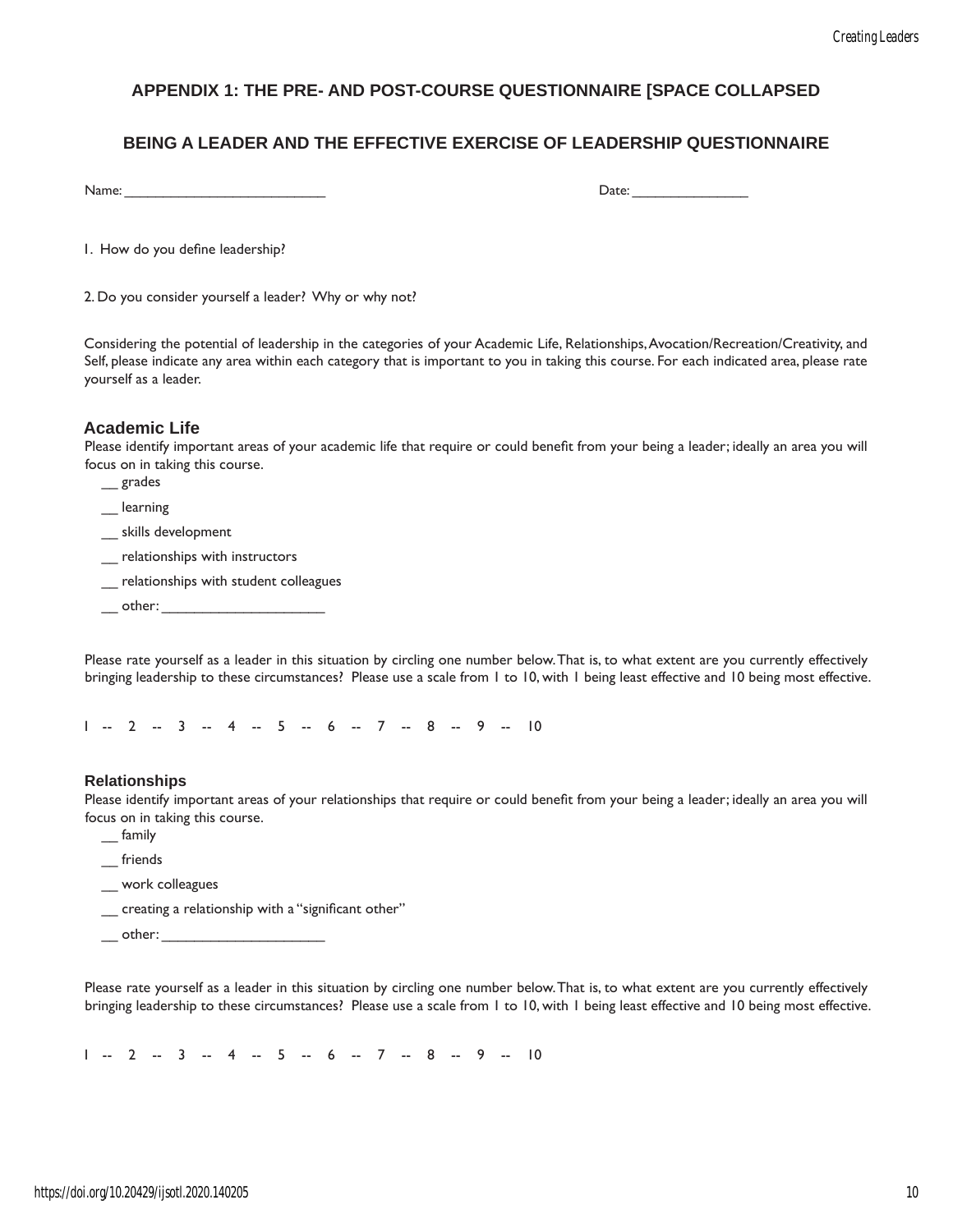### **Avocation/Recreation/Creativity**

Please identify important areas of your avocation/recreation/creative activity that require or could benefit from your being a leader; ideally an area you will focus on in taking this course.

- \_\_ productivity or growth in this activity
- \_\_ relationships with others in this activity
- \_\_ a specific project or accomplishment in this activity
- \_\_ making a difference with this activity
- \_\_ designing something new; creating new possibilities and/or a new future in this activity
- $\rule{1em}{0.15mm}$  other:

Please rate yourself as a leader in this situation by circling one number below. That is, to what extent are you currently effectively bringing leadership to these circumstances? Please use a scale from 1 to 10, with 1 being least effective and 10 being most effective.

1 -- 2 -- 3 -- 4 -- 5 -- 6 -- 7 -- 8 -- 9 -- 10

#### **Self**

Please identify important aspects of your Self that require or could benefit from your being a leader; ideally an area you will focus on in taking this course.

- \_\_ health
- \_\_ satisfaction
- \_\_ self-expression
- $\rule{1em}{0.15mm}$  other:

Please rate yourself as a leader in this situation by circling one number below. That is, to what extent are you currently effectively bringing leadership to these circumstances? Please use a scale from 1 to 10, with 1 being least effective and 10 being most effective.

 $1 - 2 - 3 - 4 - 5 - 6 - 7 - 8 - 9 - 10$ - - - - - - - - - - - - - - -- - - - - - - - - - - - - - - - - - - - - - - - - - - - - - - - - - - - - - - - - - - - - - - - -

For any of the areas you identified above, please describe what you would like to accomplish as a result of taking this course. If you need more paper, please ask me.